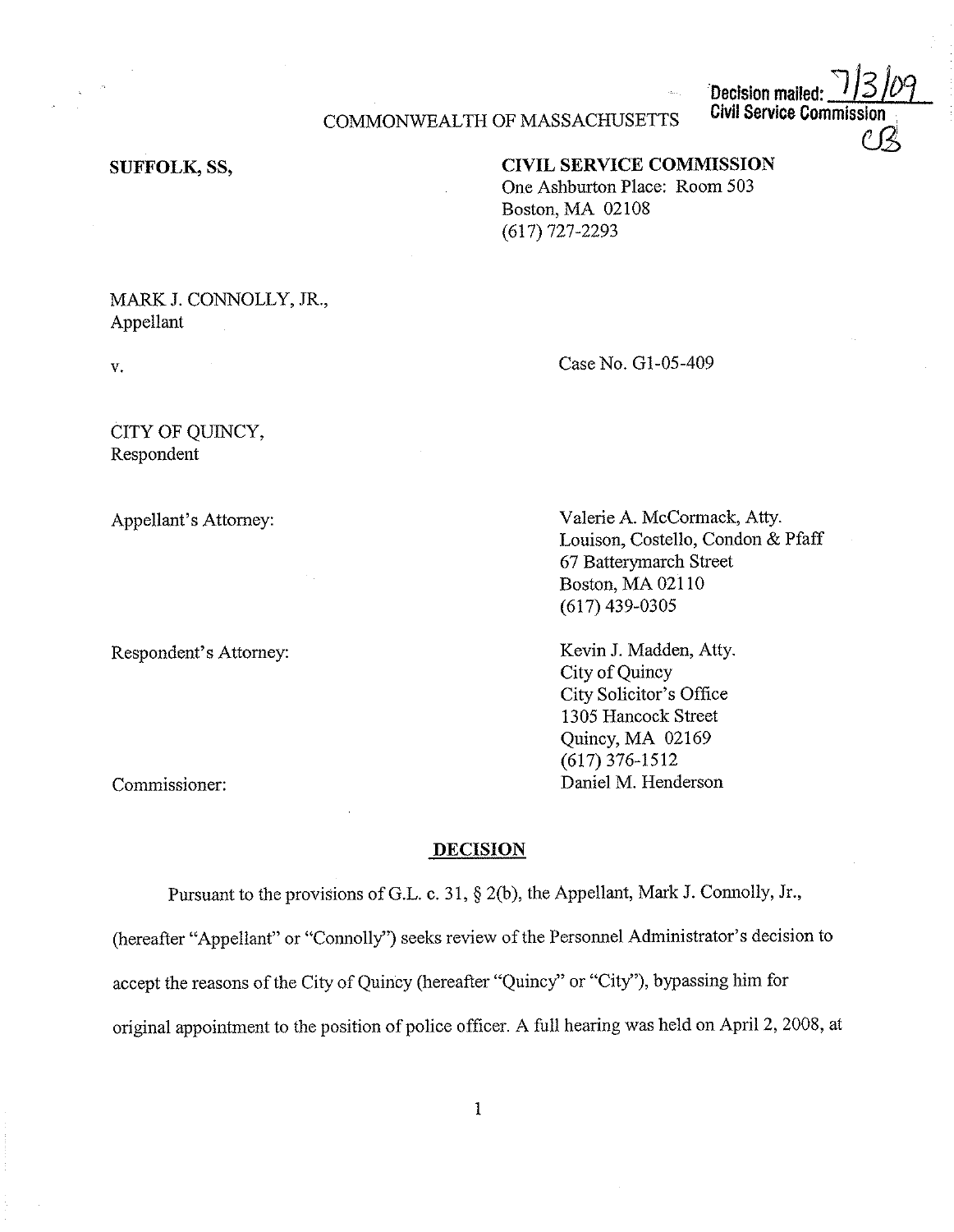the offices of the Civil Service Commission. One audio tape was made of the hearing.

## **FINDINGS OF FACT:**

Eleven (11) exhibits and a stipulation of facts were entered into evidence at the hearing. The parties also entered into a verbal stipulation on the record that the main reason for bypass was a handwritten essay by the Appellant.

Based on the above exhibits, verbal and written stipulation and the testimony of the following witnesses:

*For the Appointing Authority:* 

None;

*For the Appellant:* 

Appellant;

I make the following findings of fact:

- 1. On March 18, 2005, the Appellant's name appeared on the first Certification No. 250232 for the position of permanent fulltime police officer for the Quincy Police Department. The certification directed the City to select 14 of the first 29 Highest, who signed willing to accept. (Exhibit 10)
- 2. On April 13, 2005, HRD issued a second list Certification No. 250232. This Certification also directed the City to select 14 of the first 29 Highest, who signed willing to accept. The names on the second Certification No. 250232 were different than the first certification. It appears that selections were made consecutively from the second certification after the names on the first was exhausted.(Exhibit 10)
- 3. The Quincy Police Department filled 24 police officer positions from the two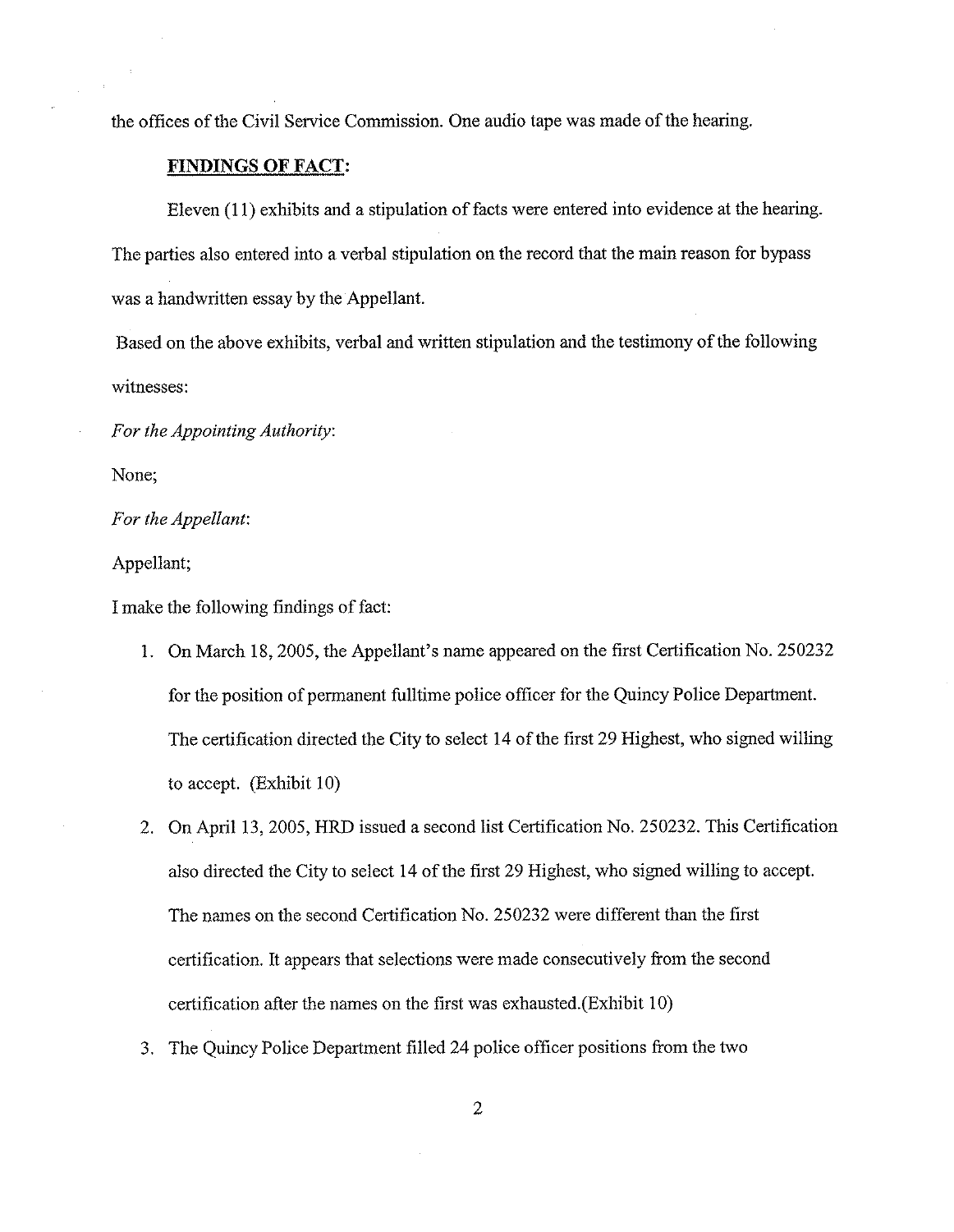Certification lists plus two names designated as "Military holding space". (Exhibit 10)

- 4. Nineteen (19) of the candidates selected for appointment were chosen from the second Certification dated April 13, 2005. The Appellant was bypassed for selection by all of these nineteen candidates.(Exhibit 10)
- 5. On September 20, 2005, the City of Quincy notified the state's Human Resources Division (HRD) that it was bypassing the Appellant for appointment for the following reason(s): his handwritten short essay entitled, "Why I want to be a police officer." The City felt that this essay and his reference in it to "the adrenalin rush" when responding to calls and making arrests, " ... raised major concerns relative to his judgment, temperament and maturity." (Exhibit 10, Stipulated fact)
- 6. On or about October 5, 2005, by letter HRD notified the Appellant that the reasons states in the City's letter of September 20, 2005 had been approved for his bypass for appointment as a police officer. (Exhibits 10, 11, Stipulated fact)
- 7. The Appellant had prior field experience, letters ofrecommendation, and a commendation from the Oak Bluffs Police Department, police officer performance, A First Responder Course certificate, Oak Bluffs Police Officer Training and South Suburban Police Institute Reserve Intermittent Police Academy training, the latter of which was sponsored by the Chief of Police from Oak Bluffs. (Exhibits 1-9; testimony of Appellant)
- 8. The Appellant received a Bachelor of Science in Criminal Justice from Bridgewater State College in 2004. (Exhibit 9; testimony of Appellant)
- 9. The City's bypass letter to HRD quoted an Oaks Bluffs Police Department source as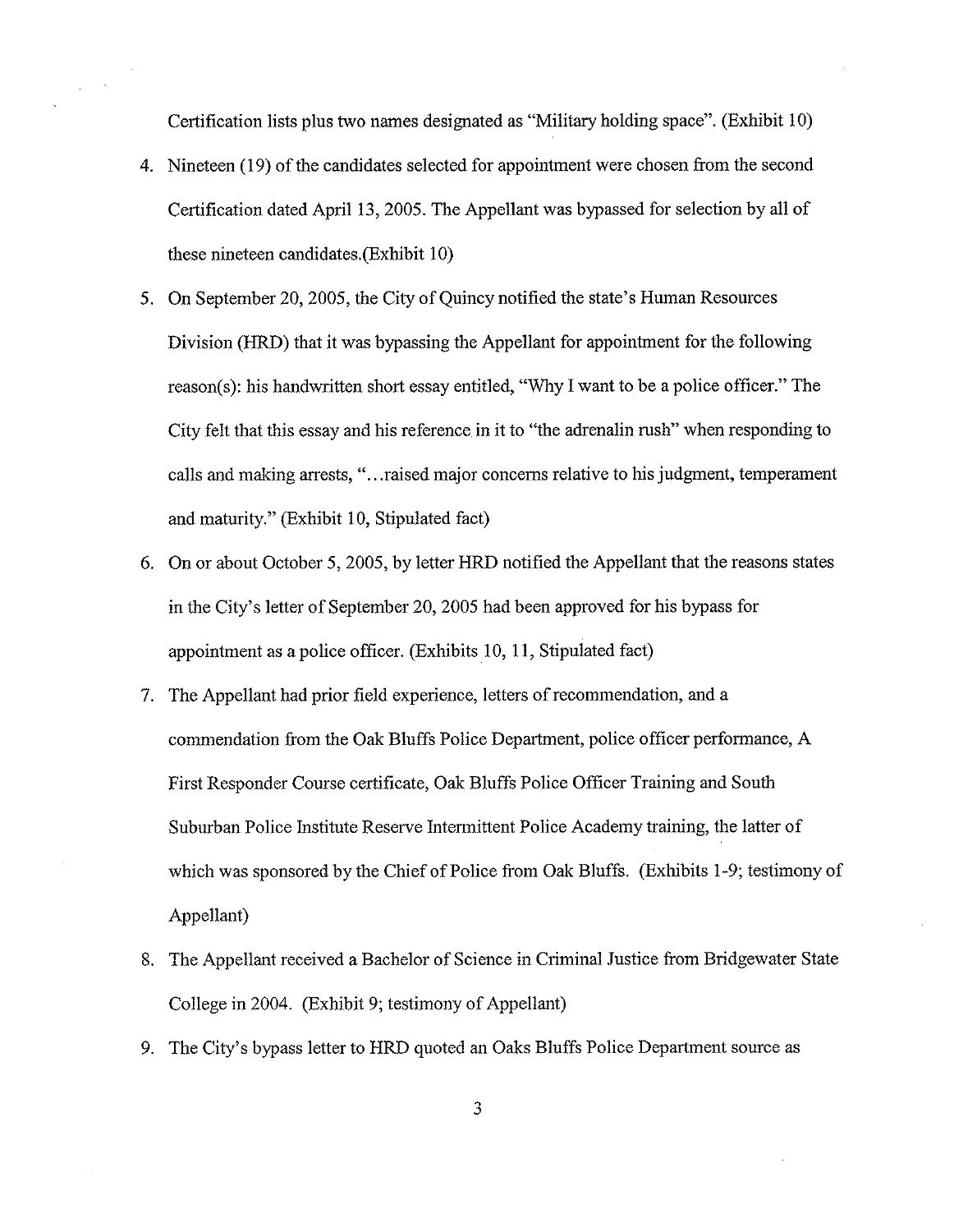describing the Appellant as "a dependable and professional summer officer". Another coworker there described him as "respectful, dependable and very enthusiastic". (Exhibit 10)

- 10. One candidate, who bypassed the Appellant for selection, was employed for one year as a construction surveying crew supervisor, with no prior experience in law enforcement and no undergraduate college degree. That candidate was described as "very passionate", "dedicated", "well-respected", "hard-working", "loyal" and "devoted". These adjectives could equally be applied to the Appellant. However, The City's letter goes further regarding that selected candidate and designates these adjectives as skills and abilities, stating: "Those skills and abilities will be directly transferable and will be beneficial to the Quincy Police Department."(Exhibit 10)
- 11. The City's bypass justification to HRD indicates that the positive references of many of the candidates who scored below the Appellant on the qualifying exam read quite similarly to the positive statements about the Appellant gleaned from the investigation of him, although some of these other candidates appear to have no law enforcement experience. (Exhibit 10)
- 12. Several of the positive profiles of the lower ranked selected candidates make note of the candidate's ties to the City police department or other City connections. One selected candidate had 35 years of employment as a civilian with the Quincy Police Department. One selected candidate had one summer (2004) employment as a seasonal Nantucket police officer, similar to the Appellant's experience in the Oak Bluffs Police Department. However, the selected candidate had also served a student internship with the Quincy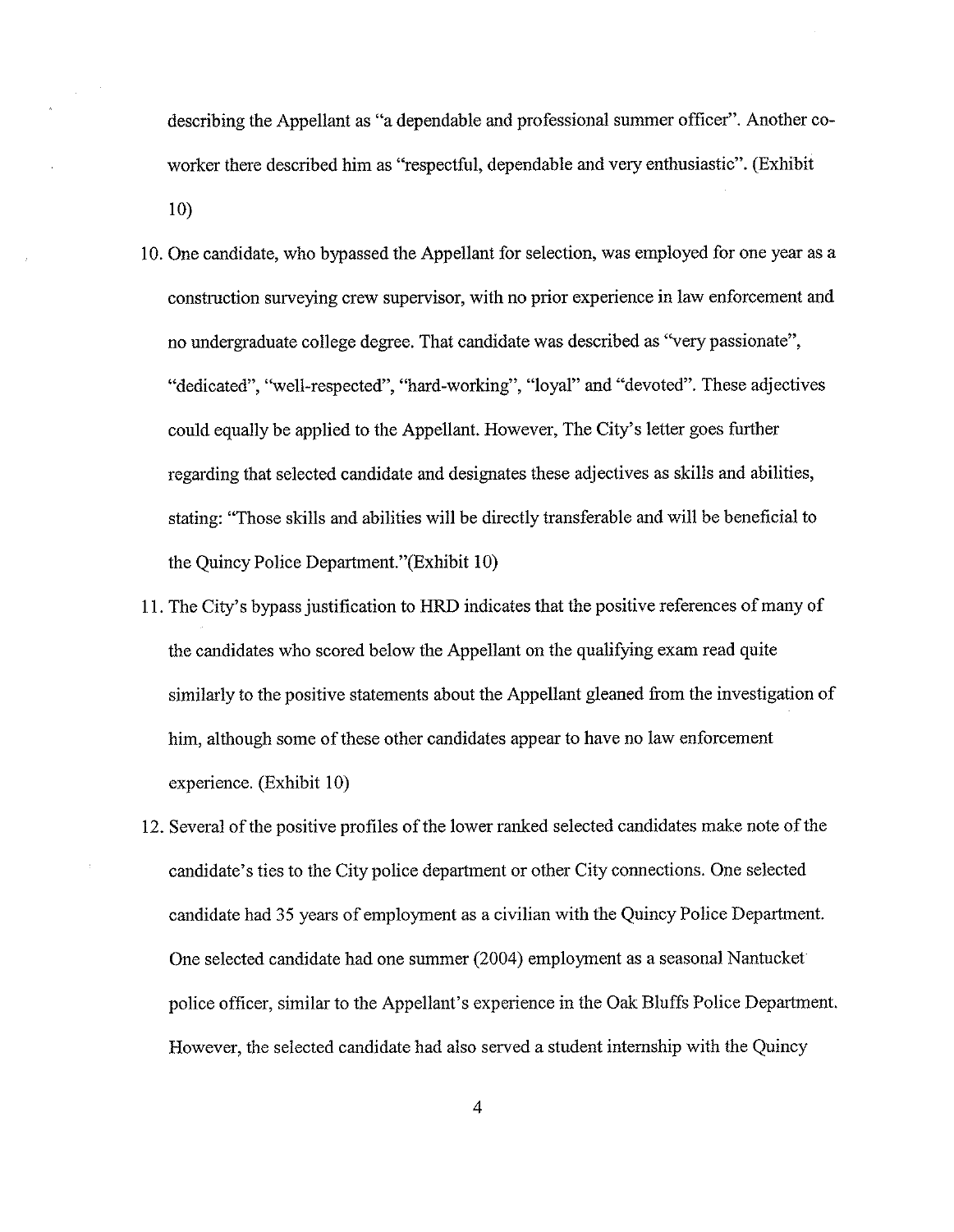Police Department. Several other selected candidates also did student internships at the Quincy Police Department or had relationships with QPD officers. Several of the selected candidates who bypassed the Appellant lacked the amount of police training or experience of the Appellant. (Exhibit 10)

- 13. One selected candidate, who bypassed the Appellant, was employed as a police officer by the Nashua New Hampshire Police Department since August, 2002. He was also a 2002 graduate of the New Hampshire Police Academy. This selected candidate also claimed and received the residency preference as a Quincy resident. The City's bypass letter omitted any mention or concern about this obvious incongruity. Several other selected bypassing candidates were police officers in other Massachusetts towns, while claiming and receiving the Quincy residency preference. While the candidates' residency preference qualification may well have been warranted, the failure of the letter to state it clearly, in the face of the clearly stated out-of-town and out-of-state police employment are questionable omissions. The qualification for residency preference is an elemental if not automatic aspect of every police employment background investigation. ( administrative notice, Exhibit 10)
- 14. In addition, some of the lower ranked candidates who were selected for appointment had no prior experience in law enforcement, such as: candidates whose current employment was described as one-year experience as a "field crew" supervisor for a construction company; five years experience as a Verizon Splice Service Technician, liquor distributor salesman; three-year's experience as a bank employee; ten year's experience as a valet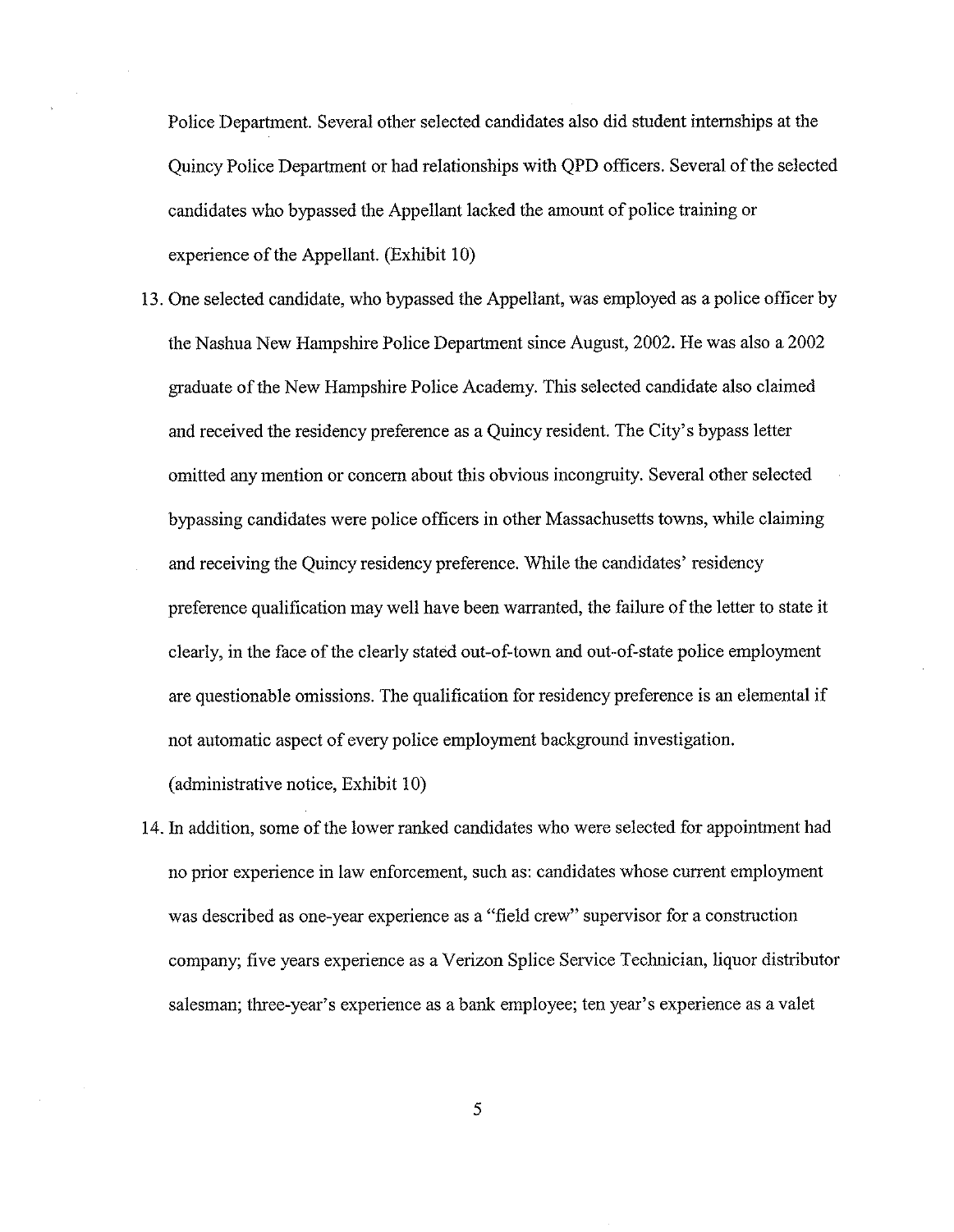parking attendant; one year as a security officer at MGH; and four years as a geologist. (Exhibit 10)

- 15. Of the candidates bypassing the appellant for selection, nine (9) had no prior police officer experience. (Exhibit 10)
- 16. Of the bypassing candidates selected, for twelve (12) of those candidates, the City listed as part of the reason for hiring that individual as: employment, references, life long residency or internships with The QPD or other City department affiliations. (Exhibit 10)
- 17. Of the candidates selected, two (2) had no college degrees and no prior related experience. Two other selected candidates had degrees in Sociology which the City noted would be of assistance in working with the various communities within the City of Quincy. (Exhibit 10)
- 18. The City's letter contained conclusory descriptive expressions of the selected candidates that were general and subjective in nature. These descriptive expressions appear to be the substantive basis for their selection. Some of these expressions are as follows: "very passionate", "hard working", "loyal", "excelled in many things", "everyone loves \_\_ ", "funny, smart and an all around great guy", " ... friendly, confident, clean cut," "hard working, brave intelligent", "nice guy, "well liked", "very good" and "everyone likes him", "excellent", "upstanding" and "conscientious". No first-hand or reliable evidence was presented to show how these conclusory assessments of the competing candidates was determined. (Exhibit 10, administrative notice)
- 19. The Appellant, since 2001, has worked within the school system at the collegiate level, beginning as a Resident Assistant, supervising 90 students, building community and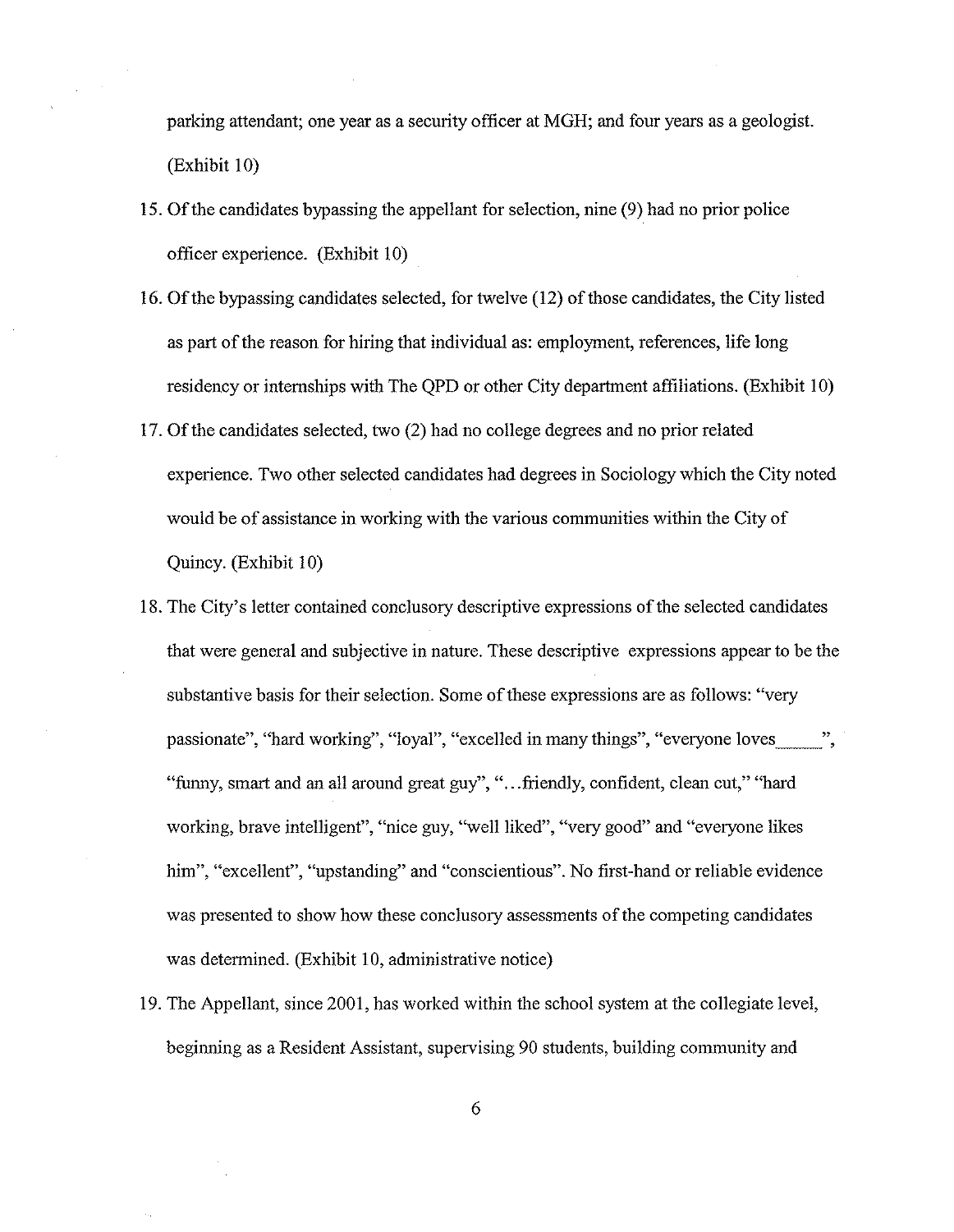enforcing school policies. (Exhibit 9, testimony of Appellant)

- 20. The Appellant received a promotion to Senior Resident Assistant in 2002, with additional responsibilities and duties. (Exhibit 9, testimony of Appellant)
- 21. He has continued to receive promotions and take on more responsibility since that time. (testimony of Appellant)
- 22. The Appellant worked for the Oak Bluffs Police Department in 2004, and received special training and gained field experience as a police officer. (Exhibits 1-9, testimony of Appellant)
- 23. The Appellant received a medal of commendation from the Oak Bluffs Police Department, and had several letters of recommendation from full time officers. (Exhibits 1-8; testimony of Appellant)
- 24. The Appellant did not receive any negative feedback or comments during or after his interview with the Quincy Police Department. (testimony of Appellant)
- 25. The six page background investigation report filed by Officer Ralph Willard did not cite the Appellant's essay or its contents as a negative determination of his investigation. (Exhibit 9)
- 26. The Appellant never met or communicated with Roberta Kety, Quincy Director of Human Resources who drafted the letter regarding his bypass to the HRD. (testimony of Appellant)
- 27. The Appellant was never given notice that his essay raised concerns nor given an opportunity to explain what he meant in his essay entitled, "Why I want to be a police officer." (testimony of Appellant)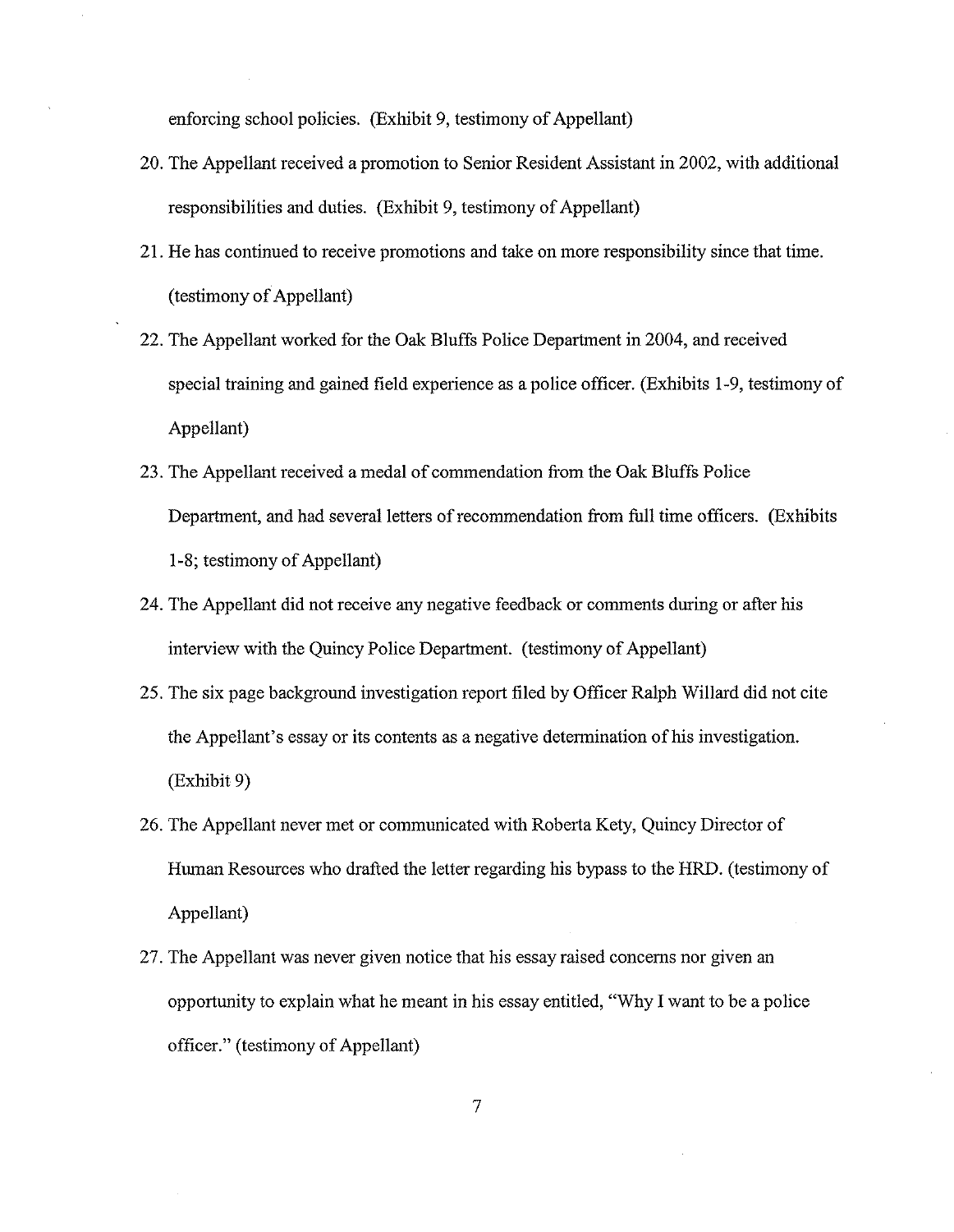- 28. The Appellant was attempting to convey his enthusiasm in his essay, and distinguish himself from the other candidates. The Appellant testified that he had consulted a veteran police officer friend prior to completing the application process. That friend advised him that the position of police officer was highly coveted and therefore highly competitive. The friend advised him that he should somehow try to distinguish himself from the competition. With this advice in mind, the Appellant tried to answer in such a way as to emphasize his prior experience as a police officer and his capacity to handle and enjoy the stress of certain police situations. (Testimony of Appellant)
- 29. The Appellant testified with a polite formal demeanor. He wore a suit and tie. He answered in a straightforward unhesitant manner. He answered promptly, naturally and easily. He did not volunteer extraneous or advantageous statements to his answers. He made good eye contact. His body language was appropriate and his language and answers rang true. He seems to have the responsibility and sincere motivation to be a police officer. He is currently managing ten  $(10)$  employees under him. I find him to be a credible and reliable witness. (Testimony and demeanor of Appellant, Exhibits)

### **CONCLUSION:**

Basic merit principles as defined in G.L. c. 31, §1 require that employees be selected and advanced "on the basis of their relative ability, knowledge and skills", using "fair treatment of all applicants and employees in all aspects of personnel administration" and protection from coercion for "political purposes" and from "arbitrary and capricious actions." "A civil service test score is the primary tool in determining relative ability, knowledge and skills and in taking a personnel action grounded in basic merit principles." Sabourin v. Town of Natick, 18 MCSR 79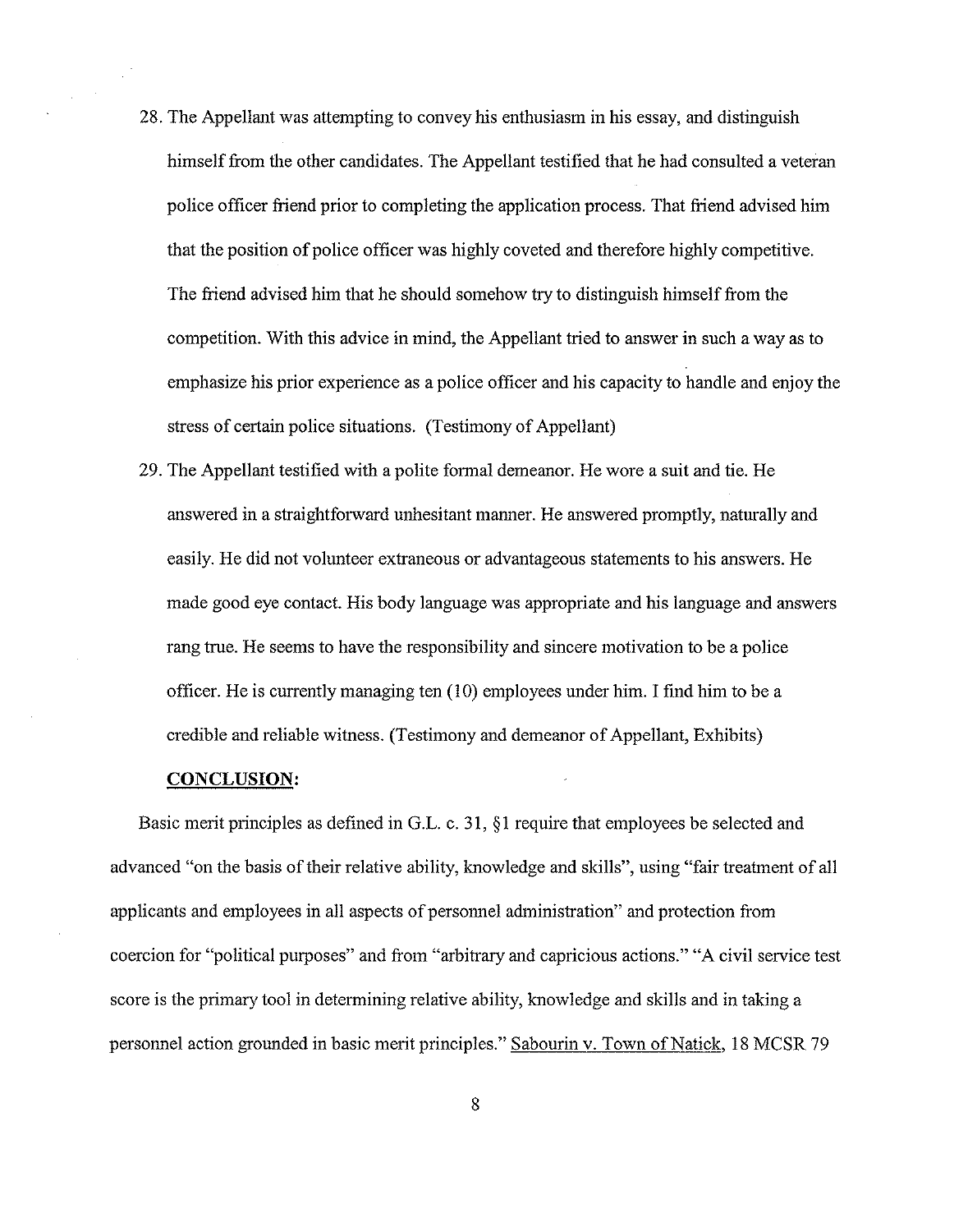(2005); Compare Flynn v. Civil Service Comm'n, 15 Mass.App.Ct. 206 (1983). Here, the Appellant's score on the civil service examination was higher than those of at least nineteen other candidates.

The appointing authority, in circumstances such as those before us, may not be required to appoint any person to a vacant post. However, the appointing authority is expected to exercise "sound discretion" under the particular circumstances of the appointment. The appointing authority, in the exercise of sound discretion may select among persons eligible for appointment or promotion or may decline to make any appointment. See Goldblatt v. Corporation Counsel of Boston & others 360 Mass. 660, 666 (1971); Commissioner of the Metropolitan Dist. Commn. v. Director of Civil Serv.348 Mass. 184, 187-193 (1964). See also Corliss v. Civil Serv. Commrs., 242 Mass. 61, 65; (1922) Seskevich v. City Clerk of Worcester, 353 Mass. 354,356 (1967); Starr v. Board of Health of Clinton, 356 Mass. 426, 430-431 (1969). Cf. Younie v. Director of Div. of Unemployment Compensation, 306 Mass. 567, 571-572 (1940).

In a bypass appeal, the Commission must consider whether, based on a preponderance of the evidence before it, the Appointing Authority sustained its burden of proving there was "reasonable justification" for the bypass. E.g., City of Cambridge v. Civil Service Commission, 43 Mass.App.Ct. 300, 303-305, 682 N.E.2d 923, rev.den., 428 Mass. 1102, 687 N.E.2d 642 (1997) (Commission may not substitute its judgment for a "valid" exercise of appointing authority discretion, but the Civil Service Law "gives the Commission some scope to evaluate the legal basis of the appointing authority's action, even if based on a rational ground."). See Massachusetts Ass'n of Minority Law Enforcement Officers v. Abban, 434 Mass 256, 264-65, 748 N.E.2d 455, 461-62 (2001) ("The [Civil Service] commission properly placed the burden on the police department to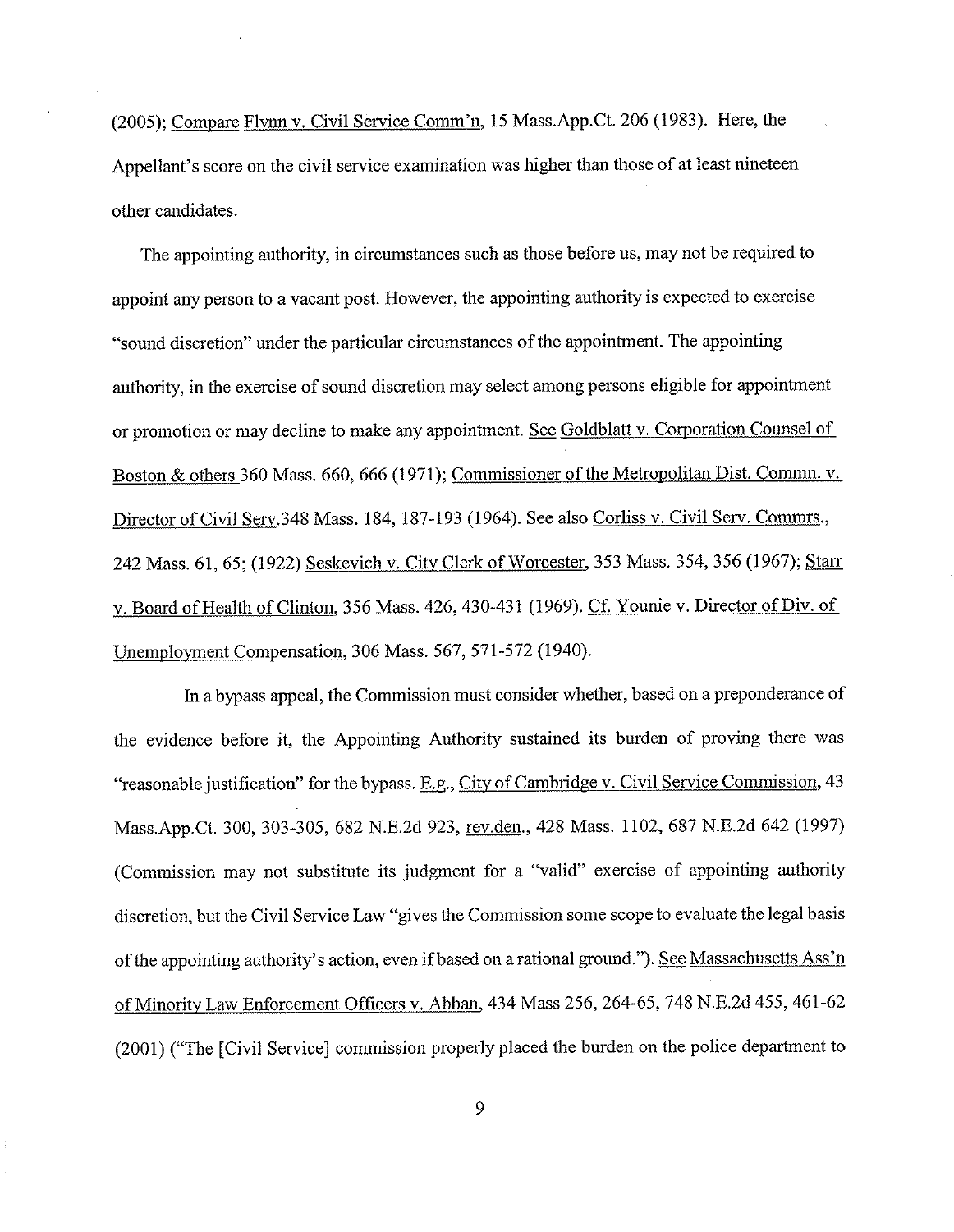establish a reasonable justification for the bypasses [citation] and properly weighed those justifications against the fundamental purpose of the civil service system [citation] to insure decision-making in accordance with basic merit principles .... the commission acted well within its discretion."); MacHenry v. Civil Service Comm'n 40 Mass.App.Ct. 632, 635, 666 N.E.2d 1029, 1031 (1995), rev.den., 423 Mass. 1106, 670 N.E.2d 996 (1996) (noting that personnel administrator [then, DPA, now HRD] (and Commission oversight thereof) in bypass cases is to "review, and not merely formally to receive bypass reasons" and evaluate them "in accordance with basic merit principles"); Mayor of Revere v. Civil Service Comm'n, 31 Mass.App.Ct. 315, 321n.11, 577 N.E.2d 325 (1991) ("presumptive good faith and honesty that attaches to discretionary acts of public officials ... must yield to the statutory command that the mayor produce 'sound and sufficient' reasons to justify his action"). See also, Bielawksi v. Personnel Admin'r, 422 Mass. 459,466, 663 N.E.2d 821, 827 (1996) (rejecting due process challenge to bypass, stating that the statutory scheme for approval by HRD and appeal to the Commission "sufficient to satisfy due process") All candidates must be adequately and fairly considered. The Commission has been clear that a bypass is not justified where "the reasons offered by the appointing authority were untrue, apply equally to the higher ranking, bypassed candidate, are incapable of substantiation, or are a pretext for other impermissible reasons." Borelli v. MBTA, I MCSR 6 (1988).

In this present case, the City should have given notice or sought substantiation once it had made a bypass determination or deduction based "mainly" on the Appellant's use of a phrase in the essay. The Appellant had the right to rebut or explain himself at that point. This failure of the City to seek an explanation or substantiation for its critical and consequential interpretation is an indication that it was not looking for an explanation but instead was seeking an excuse to bypass. The strong and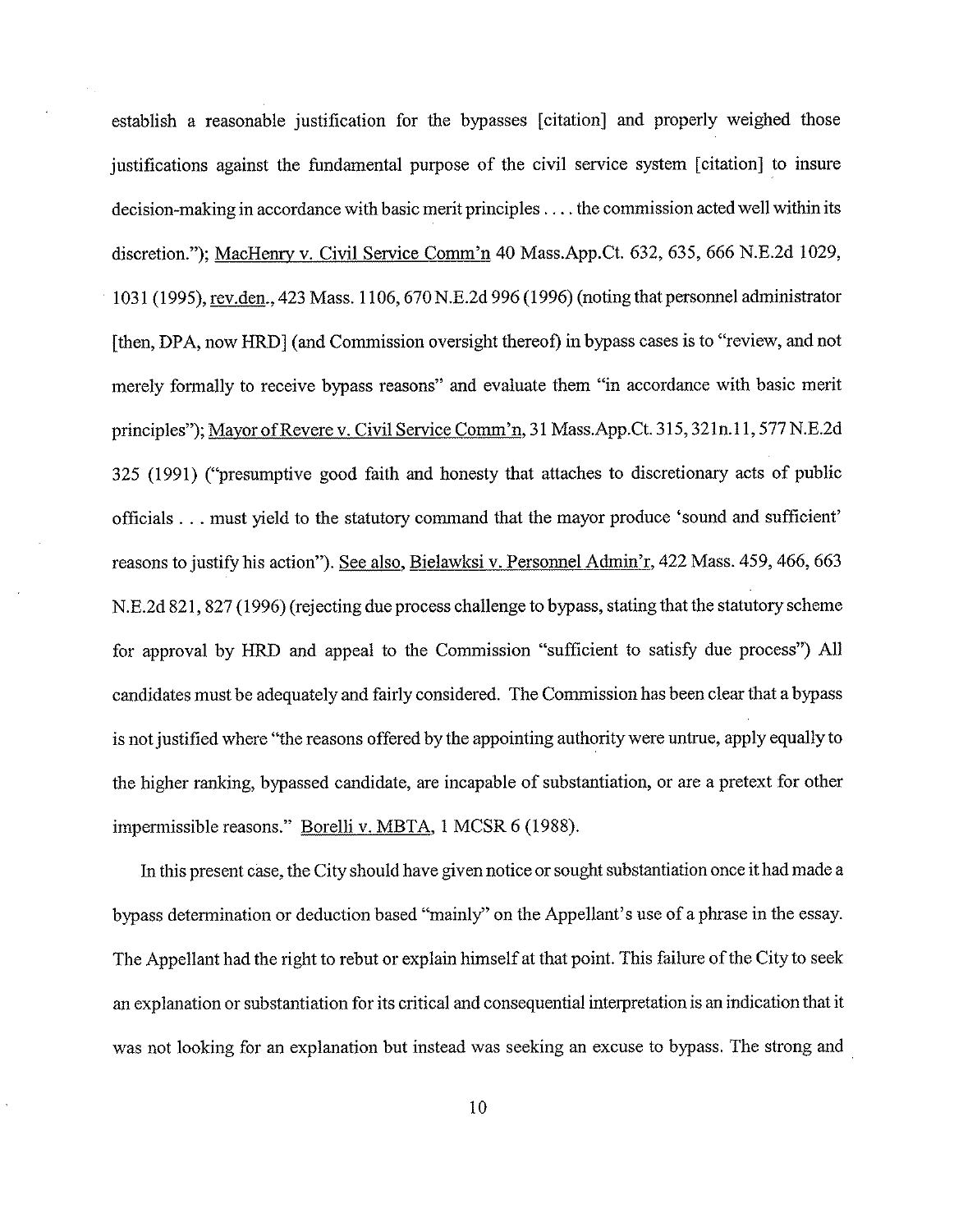pervasive overtones of parochial favoritism are palpable in this selection process. This type of favoritism is one of the impermissible considerations that the civil service law is intended to guard against.

The Commission must take account of all credible evidence in the entire administrative record, including whatever would fairly detract from the weight of any particular supporting evidence. See, e.g., Massachusetts Ass'n of Minority Law Enforcement Officers v. Abban, 434 Mass 256, 264-65, 748 N.E.2d 455, 462 (2001). "Abuse of discretion occurs ... when a material factor deserving significant weight is ignored, when an improper factor is relied upon, or when all proper and improper factors are assessed but the [fact-finder] makes a serious mistake in weighing them."  $E.g.,$ LP.Lund Trading ApS v. Kohler Co., 163 F.3d 27, 33  $(1^{\text{st}}$  Cir.1998).

Applying the foregoing principles to the evidence in this appeal, the Commission concludes that the City has not met its burden of proof.

The Appellant was bypassed for appointment to the position of police officer in the City of Quincy, while other candidates with similar or lesser background qualifications, with lower scores on the civil service exam, were selected.

The role of the Civil Service Commission is to determine "whether the Appointing Authority has sustained its burden of proving that there was reasonable justification for the action taken by the appointing authority." City of Cambridge *v.* Civil Service Commission, 43 Mass. App. Ct. 300, 304 (1997). Reasonable justification means the Appointing Authority's actions were based on adequate reasons supported by credible evidence, when weighed by an unprejudiced mind, guided by common sense and by correct rules of law. Selectmen of Wakefield *v.* Judge of First Dist. Ct. of E. Middlesex, 262 Mass. 477, 482 (1928).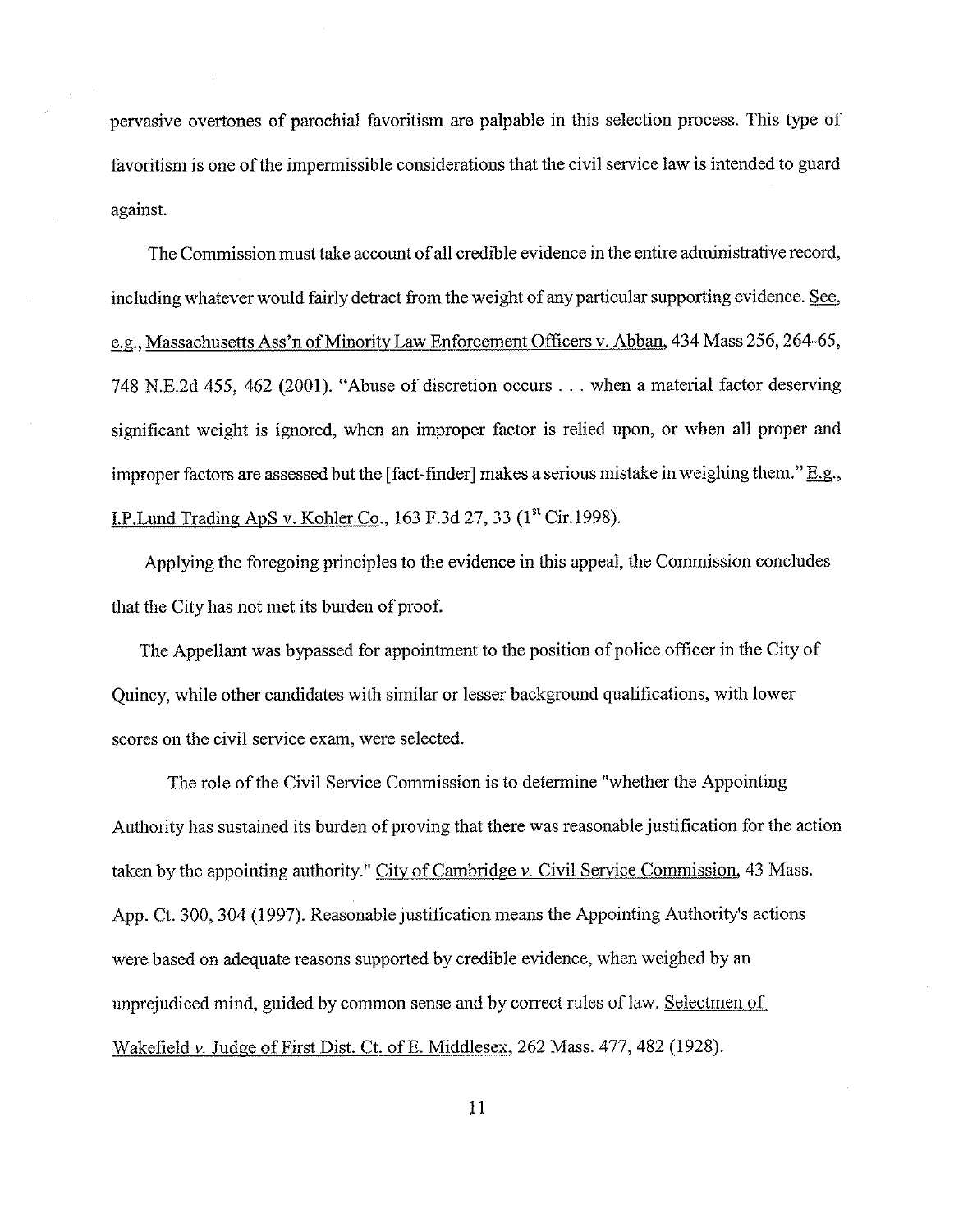Commissioners of Civil Service *v.* Municipal Ct. of the City of Boston, 359 Mass. 214 (1971).

G.L. c. 31, s. 2(b) requires that bypass cases be determined by a preponderance of the evidence. A "preponderance of the evidence test requires the Commission to determine whether, on the basis of the evidence before it, the Appointing Authority has established that the reasons assigned for the bypass of an Appellant were more probably than not sound and sufficient." Mayor of Revere *v.* Civil Service Commission, 31 Mass. App. Ct. 315 (1991).; G.L. c. 31, § 43.

The issue for the commission is "not whether it would have acted as the appointing authority had acted, but whether, on the facts found by the commission, there was reasonable justification for the action taken by the appointing authority in the circumstances found by the commission to have existed when the Appointing Authority made its decision." Watertown v. Arria, 16 Mass. App. Ct. 331,334 (1983). *See* Commissioners of Civil Serv. v. Municipal Ct. of Boston, 369 Mass. 84, 86 (1975) and Leominster v. Stratton, 58 Mass. App. Ct. 726, 727-728 (2003).

In making that analysis, the commission must focus on the fundamental purposes of the civil service system -- to guard against political considerations, favoritism, and bias in govermnental employment decisions .... When there are, in connection with personnel decisions, overtones of political control or objectives unrelated to merit standards or neutrally applied public policy, then the occasion is appropriate for intervention by the commission. It is not within the authority of the commission, however, to substitute its judgment about a valid exercise of discretion based on merit or policy considerations by an appointing authority.

Town of Falmouth v. Civil Service Commission, 61 Mass. App. Ct. 796,800 (2004), *quoting* 

City of Cambridge, 43 Mass. App. Ct. at 304.

However, personnel decisions that are marked by political influences or objectives unrelated to merit standards or neutrally applied public policy represent appropriate occasions for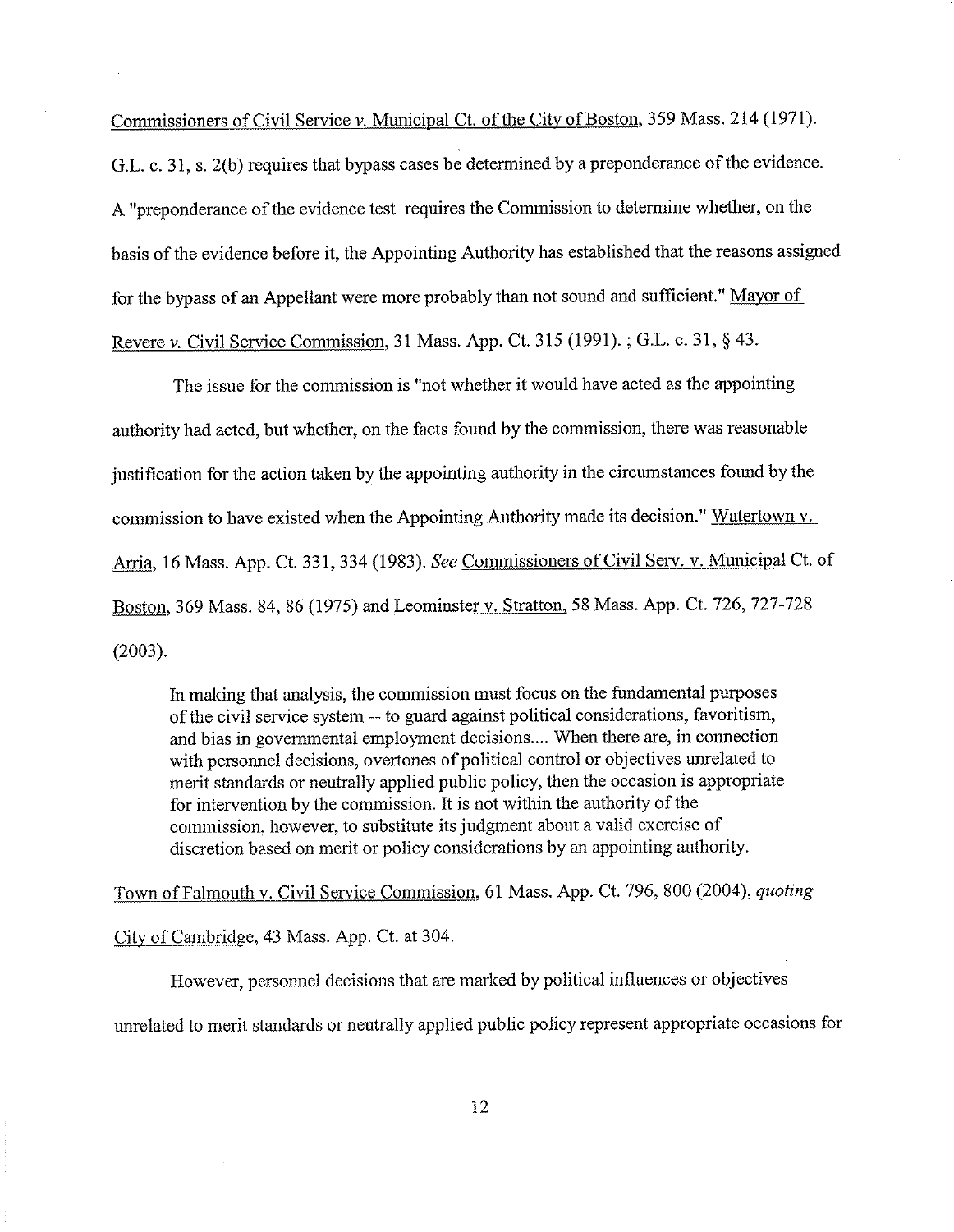the Civil Service Commission to act. City of Cambridge, 43 Mass. App. Ct. at 304.

Further, political consideration, favoritism and bias will not uphold a bypass decision or if the reasons were untrue, incapable of substantiation or are pretext for impermissible reasons. If a selection, rather than being based on merit standards, was "tainted with bias and favoritism, then it is the Commission's responsibility to intervene and provide relief to individuals such as the Appellant who have been harmed through no fault of their own." Brock Kalinowsky v. City of Pittsfield, CSC Decision No. Gl-06-159 (2007).

The parties stipulated that the "main" reason the Appellant was bypassed was because of his essay entitled, "Why I want to be a police officer." However, the City relied on a subjective interpretation of the intent of or inference drawn from the use of an expression in the essay. The City did not conduct a subsequent investigation to substantiate its conclusion drawn from the phraseology used in the essay. The City gave the Appellant no notice of nor an opportunity to explain what he intended by the expression. The first opportunity the Appellant had to explain his intent for the use of the expression was at the Commission hearing. The Appellant then provided a reasonable and plausible explanation in his testimony. The City's background investigation did not provide any concrete examples to sufficiently substantiate their erroneous inference of the Appellant's poor judgment or immaturity. Additionally, the Appellant has more training, education and actual police experience than a number of the candidates who were selected. He had a number of positive recommendations from law enforcement personnel, and his employment history displays a high level of professionalism and responsibility. The only qualification that the Appellant seemed to lack was a prior affiliation with the City's Police Department or some other City related experience.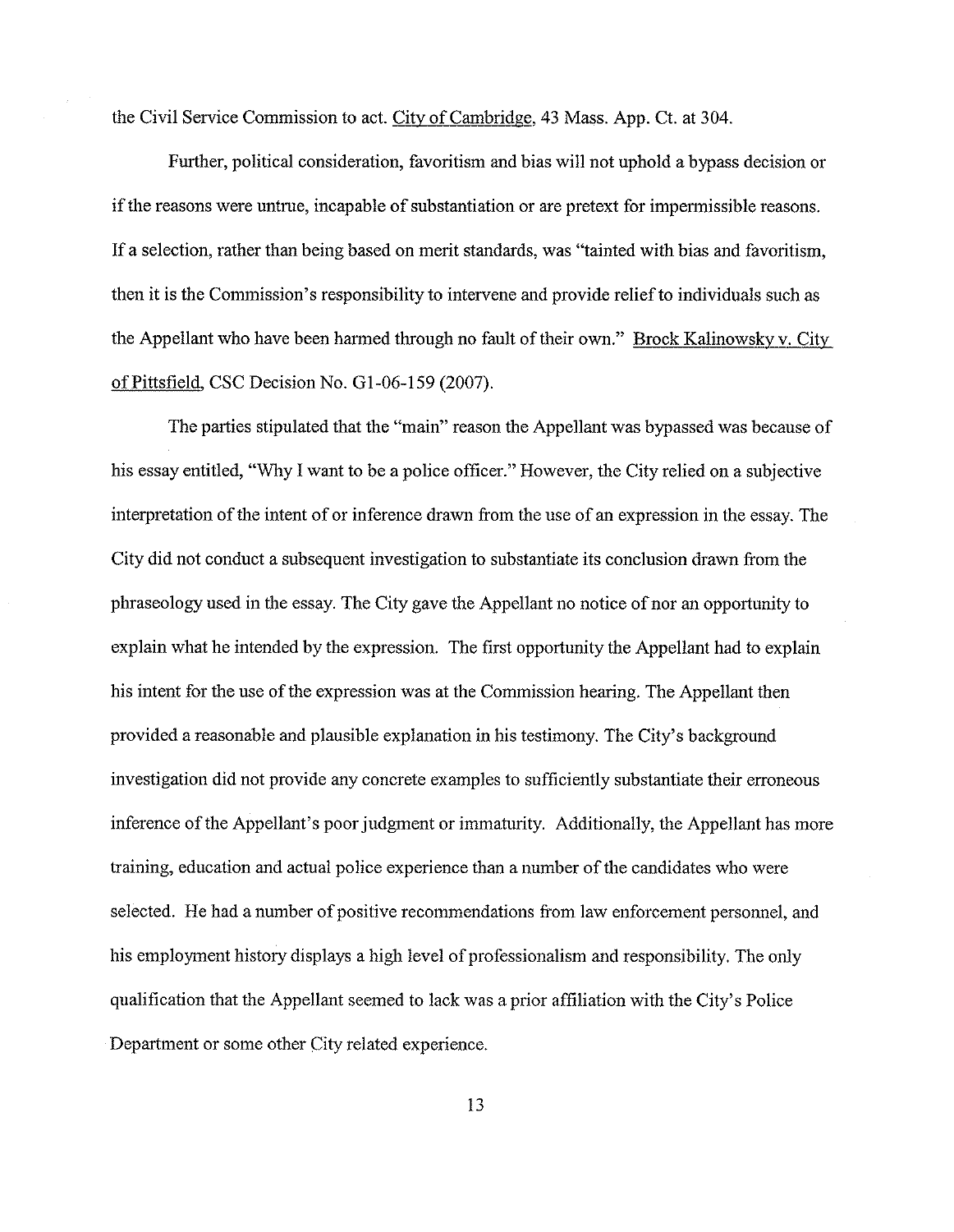He received no negative feedback from his interview with the City, and testified he was trying to communicate his capability to handle police stresses and also trying to distinguish himself from the other candidates with his essay. The Appellant further testified that he was never questioned about the essay, either in the interview or at any later date, and was not able to then explain what he intended the essay to convey. The City's Investigating Officer Willard did not cite the Appellant's essay as a negative determination of his investigation.

The bypass-letter drafted by the City indicates that a number of selected candidates for whom the Appellant was bypassed, were chosen based on their personal relationships or work experience with the QPD or other departments in the City of Quincy. Still others appear to have been selected based on a perceived "commitment to Quincy". There were also a number of selected candidates for whom the Appellant was bypassed who had lesser educational and/or employment experience. The high number of City of Quincy affiliations stated in the letter raises the possibility that some other candidates' City affiliations may have been omitted. The verification of a candidate's qualification for the residency preference is a fundamental aspect of any background investigation. The obvious omission in the letter regarding the residency preference qualification of several selected candidates who at the time were serving as police officers in other Mass. Towns and one as a police officer in a NH City. These overt stated facts in the City's bypass letter raised the question of residency preference qualification for those candidates. These candidates may very well have qualified for the preference yet it would reasonably be expected that the City would address such an obvious and important issue and its determination in its bypass letter. Yet, the City focused on an unsubstantiated inference or interpretation of the Appellant's use of a phrase in his essay, to form an untoward conclusion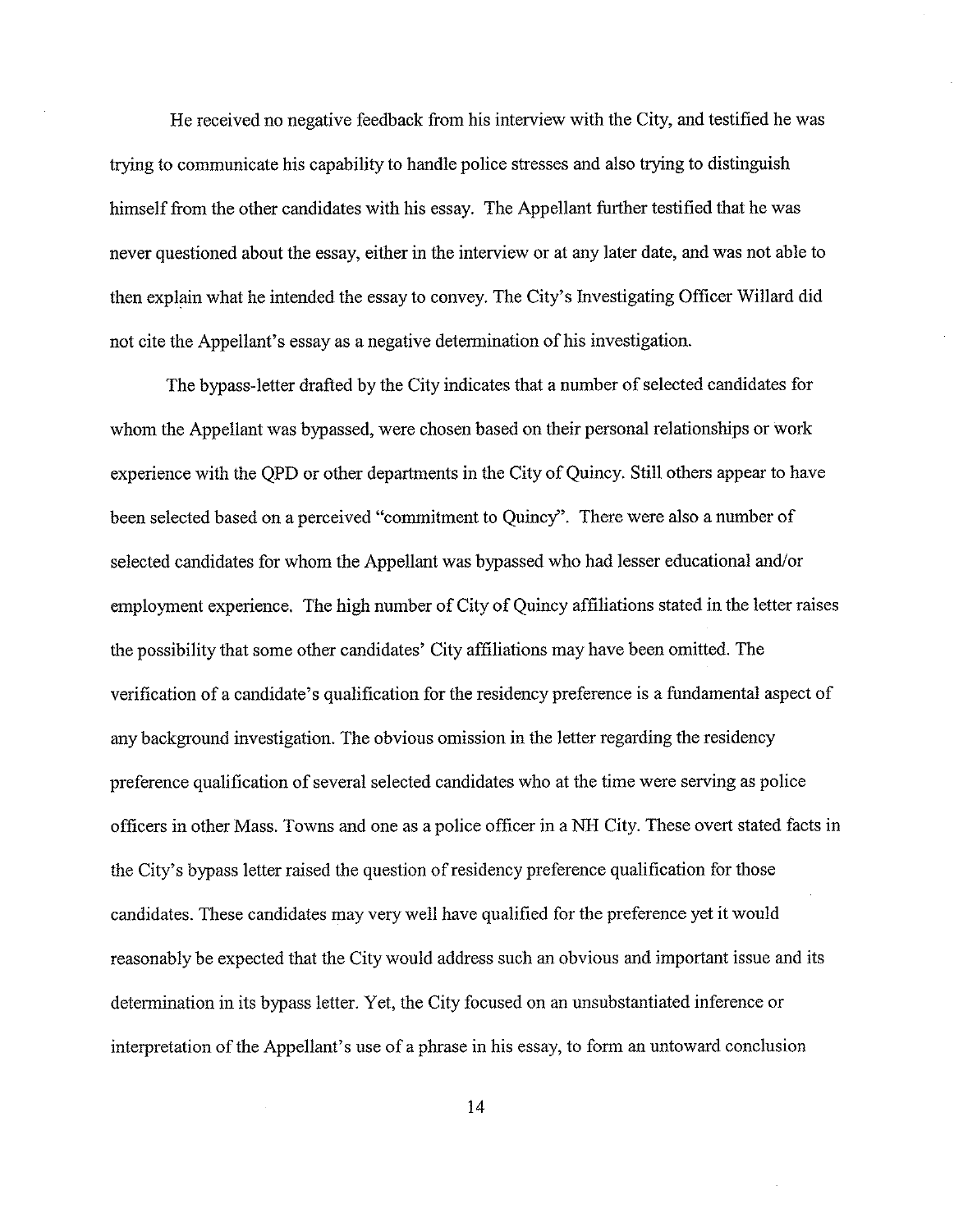regarding his character or temperament to disqualify him for appointment. The magnification of the miniscule regarding the Appellant and contrastingly ignoring the enormous regarding the other above referenced competing candidates, creates at least the appearance of bias or favoritism in the selection process.

The City has failed to meet its burden to show there was a reasonable justification for the action taken. Given the evidence, there is an inference that the Appellant was bypassed in order to hire candidates who were viewed favorably; by having special relationships with or deemed "committed" to Quincy. The only conclusion the Commission can logically reach is that his consideration for selection, rather than being based on merit standards, was tainted with bias and/or favoritism. In such cases, it is the Commission's responsibility to intervene and provide relief to individuals such as the Appellant who have been harmed through no fault of their own. Further, the City has failed to show that the Appellant's essay was a reasonable basis for bypass. The Appellant is found to be a credible and reliable witness. His explanation for the use of the expression at issue is plausible, reasonable and believable. The City failed to introduce direct first-hand evidence as to how it reached the conclusion it formed on the Appellant. No direct evidence was presented to show what process if any and what factors HRD weighed and relied on to approve of the City's reasons for bypass of the Appellant. The City also failed to introduce any first-hand evidence on the relative or comparative decision making on the other competing candidates who were selected. In balance, the overriding parochial favoritism for the selected candidates appears to be a determinative factor in the selection process. The Commission must take account of all credible evidence in the entire administrative record, including whatever would fairly detract from the weight of any particular supporting evidence. See, e.g.,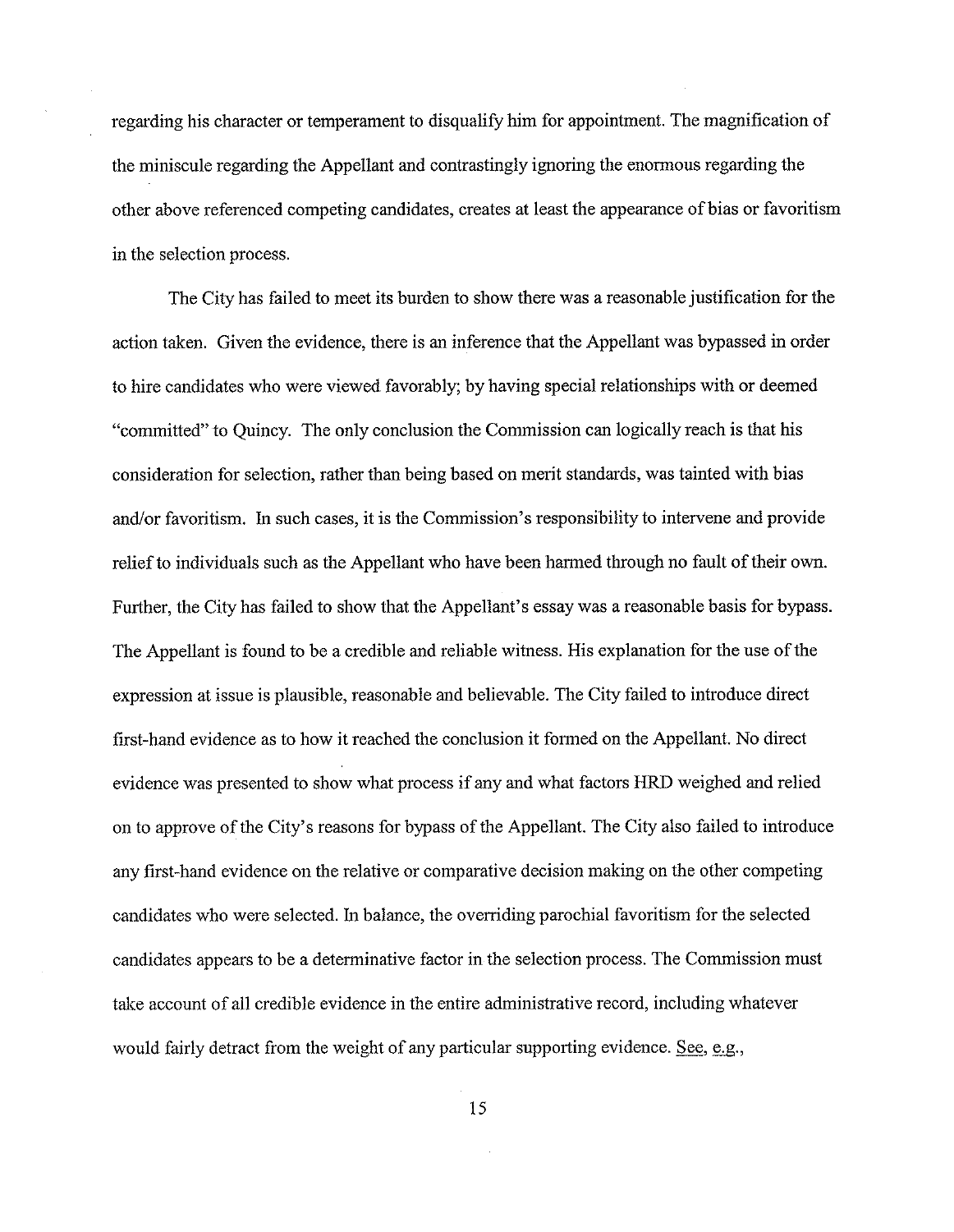Massachusetts Ass'n of Minority Law Enforcement Officers v. Abban, 434 Mass 256, 264-65, 748 N.E.2d 455, 462 (2001 ). "Abuse of discretion occurs ... when a material factor deserving significant weight is ignored, when an improper factor is relied upon, or when all proper and improper factors are assessed but the [fact-finder] makes a serious mistake in weighing them." E.g., I.P. Lund Trading ApS v. Kohler Co., 163 F.3d 27, 33 (1<sup>st</sup> Cir. 1998).

For all of the above reasons, the Commission hereby *orders the following:* 

#### **RELIEF GRANTED TO THE APPELLANT**

Pursuant to the powers of relief inherent in Chapter 310 of the Acts of 1993, the Commission directs that name of the Appellant, Mark J. Connolly, Jr., be placed at the top of the eligibility list for original appointment to the position of Police Officer so that his name appears at the top of any current certification and list and/or the next certification and list from which the next original appointment to the position of Police Officer in the Quincy Police Department shall be made, so that he shall receive at least one opportunity for consideration from the next certification for appointment as a QPD police officer. The Commission further directs that, if and when Mark J. Connolly, Jr. is selected for appointment and commences employment as a QPD police officer, his civil service records shall be retroactively adjusted to show, for seniority purposes, as his starting date, the earliest Employment Date of the other persons employed from Certification # 250232.

For all of the above reasons, the appeal under Docket No. G1-05-409 is hereby *allowed*.

,,.-·. l Civil Service Commission. (La Lotter

Daniel M. Henderson, Commissioner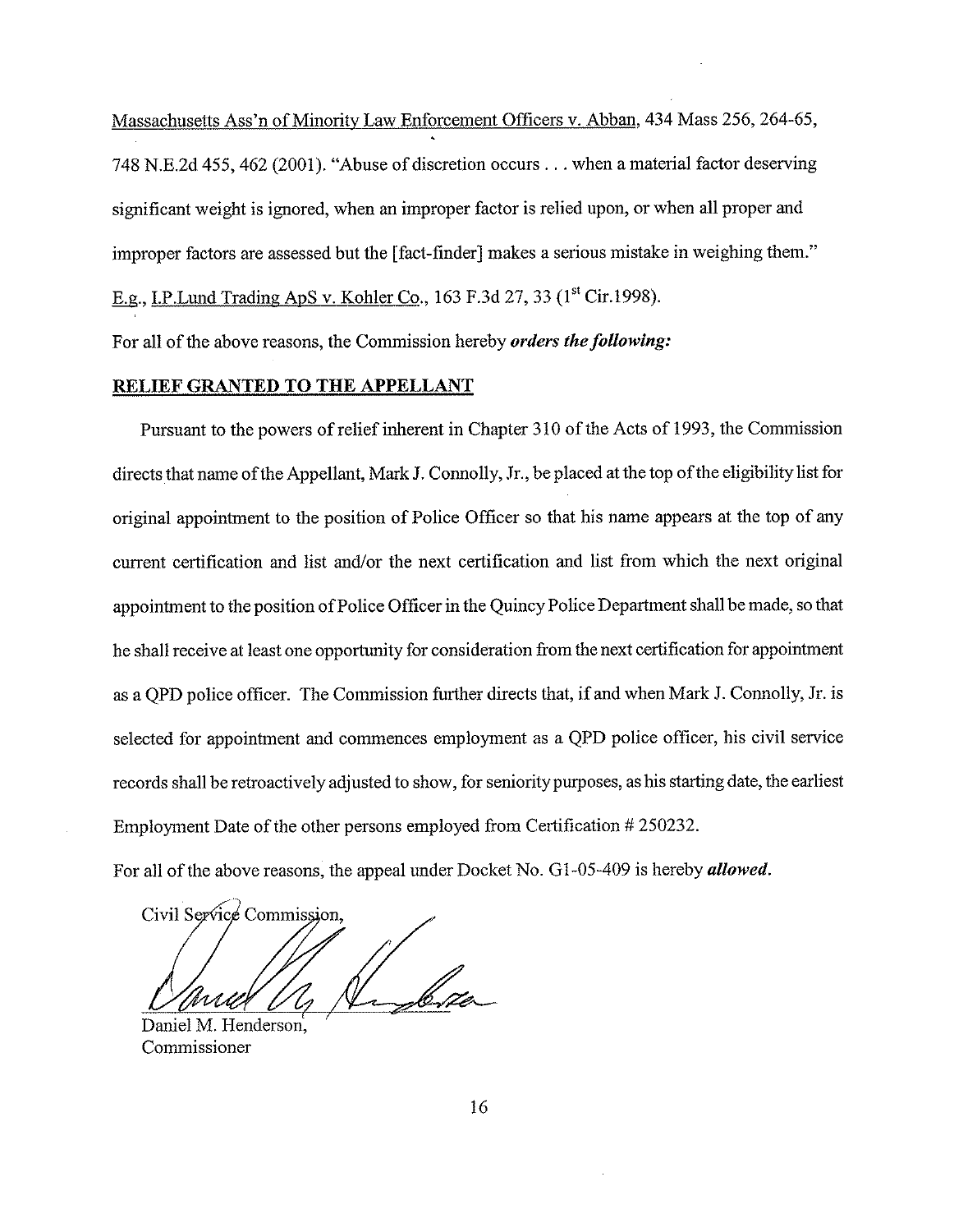By a 3-2 vote of the Civil Service Commission (Bowman, Chairman voted NO; Henderson voted YES, Marquis voted NO, Stein voted YES and Taylor voted YES, Commissioners) on July 2, 2009.

A True Record Attest: Commissioner

A motion for reconsideration may be filed by either Party within ten days of the receipt of a Commission order or decision. A motion for reconsideration shall be deemed a motion for rehearing in accordance with M.G.L. c. 30A § 14(1) for the purpose of tolling the time for appeal.

Any party aggrieved by a final decision or order of the Commission may initiate proceedings for judicial review under section 14 of chapter 30A in the superior court within thirty (30) days after receipt of such order or decision. Commencement of such proceeding shall not, unless specifically ordered by the court, operate as a stay of the commission's order or decision.

**Notice:**  Valerie A. McCormack, Esq. Kevin J. Madden, Esq... John Marra, Esq.